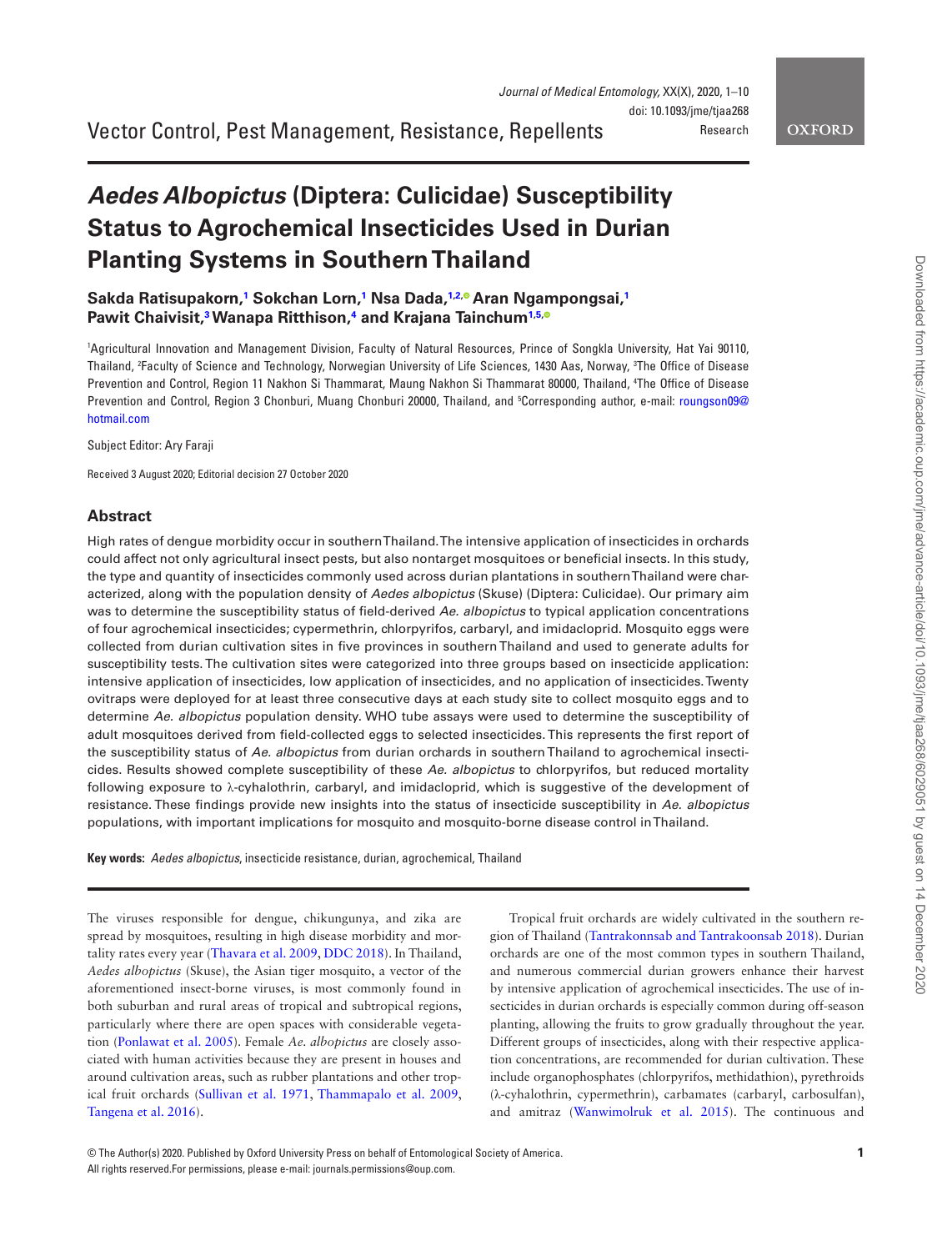widespread use of agrochemical insecticides in the durian planting systems can cause insect populations in the area, including nontarget insect pests like mosquitoes [\(Overgaard et al. 2005](#page-8-7), [Overgaard](#page-8-8)  [2006](#page-8-8)), to become less susceptible to insecticides.

The resistance of mosquitoes to several chemicals approved for public health use has long been reported in Thailand ([Chareonviriyahpap et al. 1999,](#page-8-9) [Overgaard 2006,](#page-8-8) [Chareonviriyaphap et al. 2013](#page-8-10), [Corbel et al. 2016](#page-8-11)). *Aedes albopictus* larvae in Phatthalung showed resistance to permethrin, whereas adults in Songkhla were found to remain susceptible to deltamethrin, permethrin, fenitrothion, and propoxur [\(Pethuan et al.](#page-8-12)  [2007](#page-8-12)). [Chuaycharoensuk et al. \(2011\)](#page-8-13) reported the susceptibility to deltamethrin in adult *Ae. albopictus* from rubber plantation areas in Sadao, Songkhla. Agricultural areas represent good habitats for mosquito development, and the intensive use of insecticides and other agrochemicals for crop protection in these areas may contribute to the selection of insecticide resistance genes. Mosquito populations in agricultural areas, however, generally remain susceptible to pyrethroids, and pyrethroid resistance does not presently pose a direct threat to vector control. Nevertheless, increased use of pyrethroids in agriculture may cause problems for future vector control ([Overgaard](#page-8-7)  [et al. 2005](#page-8-7)).

Because of the reported spread of insecticide resistance across different geographic locations in Thailand, an evaluation of insecticide use is needed. Moreover, new insecticides, which can be used as alternatives to those currently employed, and perhaps a change in the application regimens of currently used insecticides, may be required to combat the growing threat of insecticide resistance to mosquito control. A system for monitoring the effectiveness of insecticides by local communities is also required. Rotation systems that involve switching from one insecticide to another can also be designed to prevent the development of insecticide resistance in mosquito populations. The evolution of resistance to different insecticides approved for public health and agricultural use should also be considered when decisions are made relating to vector control.

The increasing number of dengue cases in Thailand may be in part due to failed dengue control efforts, which can result from many factors. However, in areas where insecticide resistance has been recorded, the use of physical or biological controls should be considered as an alternative to the use of insecticides [\(Jirakanjanakit](#page-8-14)  [et al. 2007a](#page-8-14)[,b;](#page-8-15) [Pethuan et al. 2007](#page-8-12)).

Since 2016, the number of dengue cases has continued to increase, reaching high levels that have never before been recorded in southern Thailand [\(DDC 2018](#page-8-1)). Several hypotheses have been put forward to explain this phenomenon. These include the ineffectiveness of dengue vector control, poor self-protection against mosquito bites by those living in dengue-endemic areas, and the reduced susceptibility of mosquitoes to insecticides ([Limkittikul et al. 2014](#page-8-16)). Thus, the insecticide susceptibility status of *Ae. albopictus*, which commonly breed in orchard areas, needs to be evaluated. Some groups of insecticides, which share similar modes of action, are commonly used by both public health authorities for vector control, and in durian plantations to control insect pests. The development of resistance to agrochemical pesticides in *Ae. albopictus* populations in these durian plantations may result in resistance to public health insecticides with similar modes of action. The study reported in this article was therefore conducted to investigate whether this was the case in southern Thailand. Specific objectives were to 1) determine the density of *Ae. albopictus* in durian planting systems in southern Thailand, 2) characterize the type and quantity of insecticides used in these systems, and 3) determine the insecticide susceptibility status

of *Ae. albopictus* to frequently used agrochemical insecticides in the area.

#### **Materials and Methods**

#### Study Area

A survey of 22 durian orchards in southern Thailand was conducted to determine the demographic characteristics of cultivators and the frequency of insecticide application. Frequency of insecticide application was grouped as follows: intensive application of insecticides (IA) for sites where insecticides were applied every  $7-15$  d ( $n = 12$ ), low application of insecticides (LA) for sites where insecticides were applied for 15 consecutive days once or twice a year  $(n = 3)$ , and  $(NA)$ for sites with no application of insecticides  $(n = 7)$ . The 22 durian orchards included were located in Chumphon (CHU), Nakhorn Si Thammarat (NAK), Phatthalung (PHA), Satun (SAT), and Songkhla (SON) provinces, and eligible participants were the cultivators at the orchards. Each cultivator gave permission for the study site to be accessed and for mosquito collections. A questionnaire-based survey was subsequently used to collect information regarding the type, frequency, and quantity of insecticides used in each orchard surveyed. Each study site was georeferenced by GPS based on its coordinates, and its location was mapped using Google Maps [\(Figure 1\)](#page-2-0). The coordinates for each location are presented in [Table 1](#page-3-0).

#### Mosquito Collection

At each study site, eggs of *Ae. albopictus*, as well as all immature stages present, were collected using ovitraps. Each ovitrap comprised a black plastic cup of 15 cm diameter and 10 cm height lined with a piece of cotton fabric ( $6 \times 45$  cm) to provide an ovipositional site. The cup was filled with approximately 150 ml of filtered tap water, and four small drainage holes were drilled into the top of the cup to prevent overflow of water and loss of eggs, especially during rainy season collections. At each durian orchard study site, 20 ovitraps, 3 m apart, were randomly placed on the ground for a period of three to five days. Each trap was labeled with a trap number and trap position, and environmental conditions were recorded. After 3–5 d, the traps and the water in each trap were collected and brought back to the laboratory. The eggs on the fabric were counted and the number per trap recorded prior to hatching. Resulting larvae were raised at a density of 150/1,000 ml of well water in plastic trays (30  $\times$  20  $\times$  12 cm). The larvae were fed with fish food (Sakura, U Lek Trading Co., Ltd., Bangkok, Thailand) once a day until the pupal stage. Pupae were counted and collected daily and placed into a mesh cage for adult eclosion. Resulting adults were reared in a mesh cage (30  $\times$  30  $\times$  30 cm) at the Agricultural Innovation and Management Division, Prince of Songkla University, under the following laboratory conditions:  $25 \pm 2^{\circ}$ C, 80% RH, and sustained on cotton soaked in 10% sugar solution. They were morphologically identified to species using a stereomicroscope.

# Mosquito Populations Used for Agrochemical Insecticide Susceptibility Test

## **Aedes albopictus Susceptible Strain**

The eggs of a laboratory strain of *Ae. albopictus* were obtained from the Department of Entomology, Kasetsart University, Bangkok. This strain was originally from the Ministry of Public Health Thailand and had been in colony at Kasetsart University for over 50 generations. Eggs were obtained from adults that were sustained on blood via artificial membrane feeding [\(Yaya and Tainchum 2017\)](#page-9-1)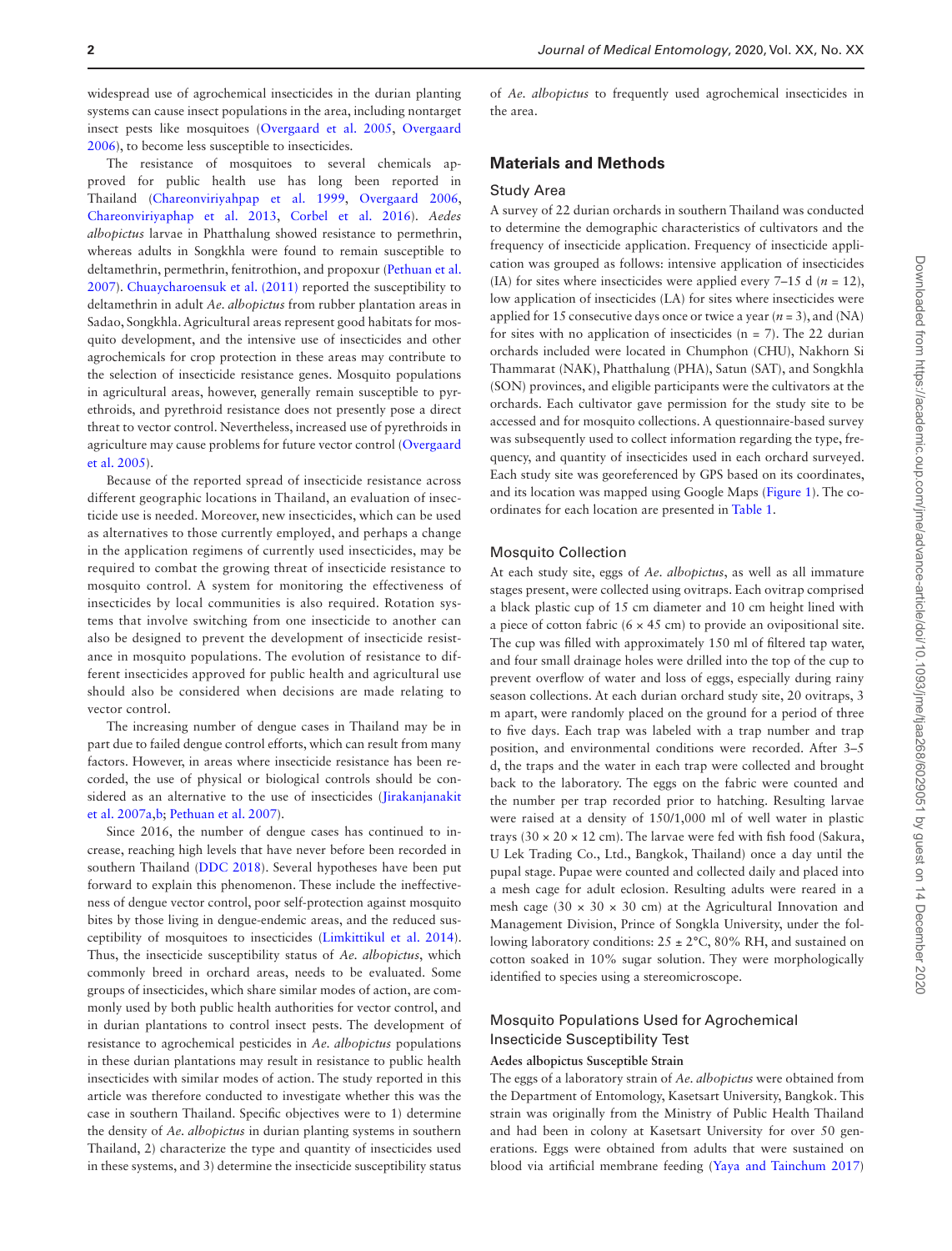

<span id="page-2-0"></span>**Fig. 1.** Location of durian orchards included in this study in Chumphon, Nakhon Si Thammarat, Phattalung, Satun, and Songkhla provinces.

to generate sufficient numbers of adult mosquitoes for insecticide susceptibility bioassays.

#### *Aedes albopictus* **Field Populations**

Immature mosquitoes collected from the orchards were mass reared as described above. Female mosquitoes aged 3–5 d were starved for 24 h before insecticide susceptibility testing. Only first to fifth  $(F_1-F_5)$ generation females were used and mixed in tests to be representative of the field population.

#### *Aedes aegypti* **Susceptible Strain**

The eggs of a laboratory strain of *Aedes aegypti* (USDA), which originated from the Center for Medical, Agricultural, and Veterinary

Entomology, Gainesville, FL, was obtained from the Department of Entomology, Kasetsart University, Bangkok. This population had also been in laboratory colony for over 50 generations. Adults for the bioassays were obtained as described for *Ae. albopictus* susceptible strain.

#### Preparation of Agrochemical Insecticides

Information obtained from the questionnaires showed that the most frequently used agrochemical insecticides in the selected durian orchards were pyrethroid, organophosphate, carbamate, and neonicotinoid. Available commercial forms of these insecticides, along with the field application dosages on their product labels, were used for bioassays. These comprised chlorpyrifos (touchban, 40% EC, produced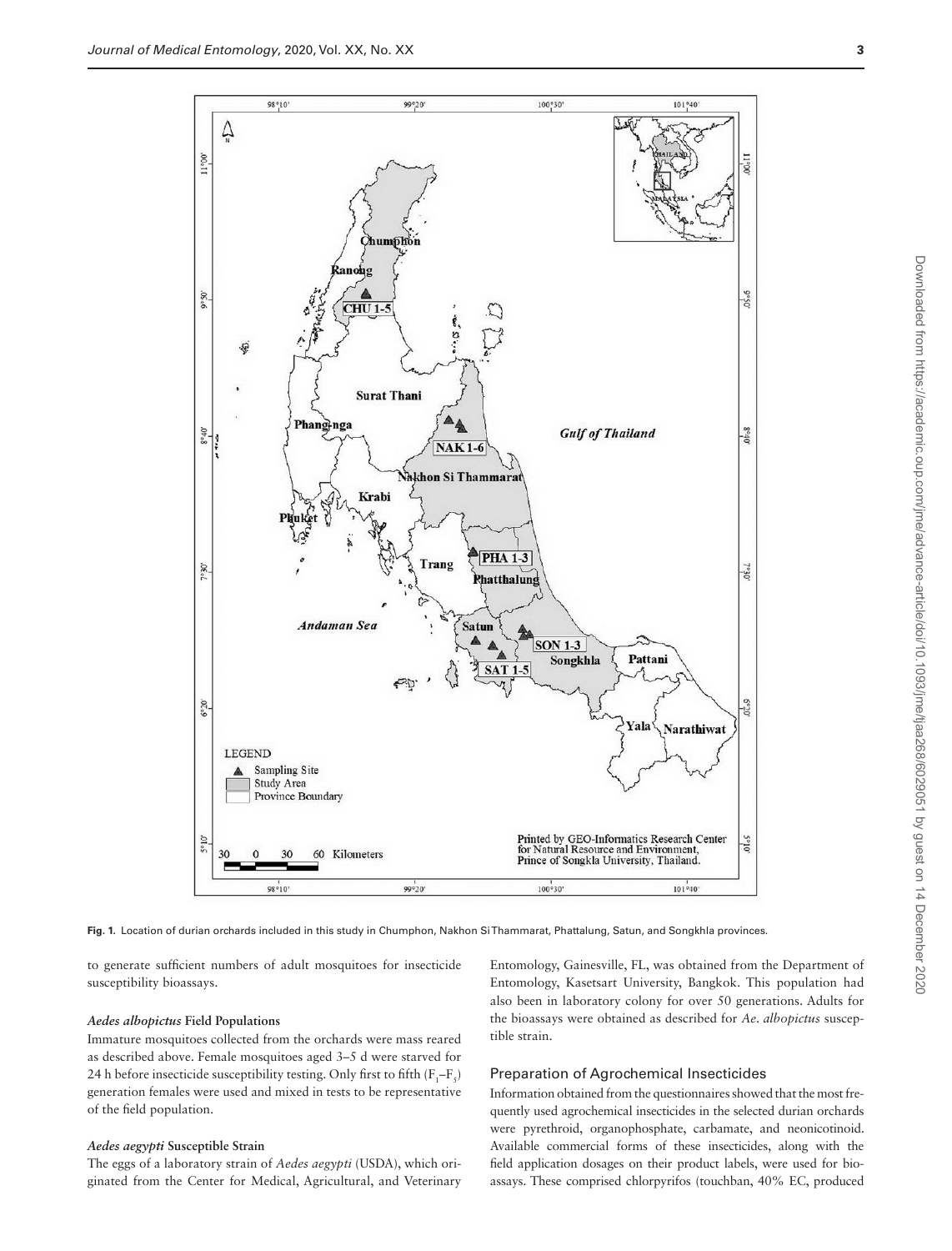<span id="page-3-0"></span>

| <b>Table 1.</b> The coordinates of the 22 durian orchards classified |
|----------------------------------------------------------------------|
| based on the frequency of insecticide application                    |

| Durian planting system   | No.            | Site             | GPS coordinates           |
|--------------------------|----------------|------------------|---------------------------|
| Intensive-application of | 1              | CHU <sub>1</sub> | 9°52′49.9″N 98°55′04.2″E  |
| insecticides             | 2              | CHU <sub>2</sub> | 9°52'52.7"N 98°55'07.0"E  |
|                          | 3              | CHU <sub>3</sub> | 9°53'11.8"N 98°54'35.3"E  |
|                          | 4              | CHU <sub>4</sub> | 9°53'35.0"N 98°54'47.1"E  |
|                          | 5              | CHU <sub>5</sub> | 9°53'38.4"N 98°54'50.8"E  |
|                          | 6              | PHA <sub>3</sub> | 7°39'59.8"N 99°49'57.4"E  |
|                          | 7              | SAT <sub>4</sub> | albopictus 99°59'58.9"E   |
|                          | 8              | NAK <sub>1</sub> | 8°48'31.6"N 99°37'36.4"E  |
|                          | 9              | NAK <sub>2</sub> | 8°48'37.7"N 99°37'27.2"N  |
|                          | 10             | NAK <sub>3</sub> | 8°48'33.5"N 99°37'28.5"E  |
|                          | 11             | NAK <sub>5</sub> | 8°44'11.1"N 99°44'15.5"E  |
|                          | 12             | NAK <sub>6</sub> | 8°46'23.2"N 99°42'58.2"E  |
| Low application of       | 1              | NAK <sub>4</sub> | 8°43'59.6"N 99°44'28.4"E  |
| insecticides             | $\overline{2}$ | SON <sub>1</sub> | 6°58'14.4"N 100°19'00.3"E |
|                          | 3              | SON <sub>3</sub> | 7°00′58.0″N 100°15′28.4″E |
| No application of        | 1              | PHA <sub>1</sub> | 7°40'43.9"N 99°50'18.0"E  |
| insecticides             | $\overline{2}$ | PHA <sub>2</sub> | 7°40'45.0"N 99°49'56.5"E  |
|                          | 3              | SAT <sub>1</sub> | 6°54'59.2"N 99°51'19.7"E  |
|                          | $\overline{4}$ | SAT <sub>2</sub> | 6°54'47.0"N 99°51'24.6"E  |
|                          | 5              | SAT <sub>3</sub> | 6°47'25.8"N 100°04'46.7"E |
|                          | 6              | SAT <sub>5</sub> | 6°52′01.2″N 100°00′23.4″E |
|                          | 7              | SON <sub>2</sub> | 6°57'17.4"N 100°16'00.9"E |

by Pro Enterprise Co., Ltd., Nakhon Chai Si, Nakhon Pathom, 60 ml/ water 20 liter), λ-cyhalothrin (Karate 2.5 EC, 2.5% EC, produced by Syngenta Crop Protection Co., Ltd., Mueang, Samut Prakan, 25 ml/ water 20 liter), carbaryl (Sethrin 85, 85% WP, produced by Muang Thong Agriculture Co., Ltd., Lam Luk Ka, Pathumthani, 20 g/water 20 liter), and imidacloprid (Pidofin, 10% SL, produced by SPKG Biokem Co., Ltd., Phutthamonthon, Nakhon Pathom, 10 ml/water 20 liter). Tap water was used as a diluent and as a negative control.

#### Insecticide-Treated Filter Paper

Insecticide-treated papers were made at the Pest Management Laboratory, Agricultural Innovation and Management Division, Prince of Songkla University, based on the standard procedure and specifications of the World Health Organization [\(WHO 2016](#page-9-2)). Insecticide-treated papers were prepared using Whatman No. 1, 12 × 15 cm size, and each insecticide separately. The papers were treated with 2 ml of insecticide solution per sheet and subsequently dried at room temperature for at least 24 h, then kept in aluminum foil and stored in refrigerator (4°C) prior to use. Control papers were prepared in the same manner but impregnated with only 2 ml of tap water. All treated papers were used only once.

#### WHO Susceptibility Tests

The insecticide susceptibility status of the *Ae. albopictus* laboratory and field strains was determined using WHO susceptibility test kits according to the WHO protocol [\(WHO 2016\)](#page-9-2). Each set of a test kit for both treatment and control comprised a pair of exposure tubes one marked with a red dot and containing insecticide-treated paper (watertreated paper for control) and a holding tube marked with a green dot and containing untreated paper. Twenty-five 3- to 5-d-old, starved female *Ae. albopictus* were introduced into each respective holding tube and held for 5 min to allow them acclimatize to the tubes. The starved mosquitoes were deprived of access to blood or sugar, but a cotton ball soaked in water was provided for 24 h prior to their use in bioassay test. Hereafter, all the mosquitoes were subsequently exposed

for 60 min to either treated or control paper surfaces in the exposure tubes. The number of mosquitoes knocked down in each test was recorded at 60 min, and all the specimens were subsequently transferred into the clean holding tubes and held for 24 h sustained with cotton pads soaked with 10% sucrose solution. Four replicates of each insecticide and control were performed. The final mortality of the treatment and control mosquitoes were recorded 24 h post-exposure.

## Comparison between the Susceptibility of *Aedes* Mosquitoes to Pyrethroid Agrochemical and Public Health Insecticides

Pyrethroid insecticides are the most used type of public health insecticides for mosquito control and management. Two concentrations of  $\lambda$ -cyhalothrin based on agricultural (0.001 g a.i./m<sup>2</sup>) and public health  $(0.01 \text{ g a.i./m}^2)$  application dosages were used to determine the susceptibility status of field-derived *Ae. albopictus*, with susceptible laboratory strains of *Ae. albopictus* and *Ae. aegypti* used as reference. Impregnation of test filter papers and insecticide susceptibility tests were performed as described above.

## Data Analysis

Data from the questionnaires were recorded on a spreadsheet and analyzed using Microsoft Excel software (Excel 2013). Descriptive statistics comprising means, percentages, and ranges were computed. In each study location, any patterns associated with the participant's responses were identified, and the susceptibility of collected mosquitoes to each insecticide was determined. Mosquito mortality rates following bioassays were calculated according to WHO guidelines ([WHO 2016](#page-9-2)). The WHO criteria for categorizing insecticide resistance in a mosquito population following bioassays are as follows: 1) susceptible if there is 98–100% mortality, 2) incipient resistance/tolerance if there is between 90 and 97% mortality (this merits further testing), and 3) resistant if mortality is below 90%. Using Scheffe's multiple range tests, mosquito density, as well as percentage knockdown (KD) and mortality following bioassays, was compared between durian insecticide application systems. The susceptibility of *Aedes* mosquitoes to agrochemical and public health application dosages of λ-cyhalothrin was compared using independent-samples *t*-test. Significance level for these tests was set to *P* < 0.05 (SPSS program version 15 for Windows).

## **Results**

## Types and Quantity of Insecticides Used in Durian Planting Systems in Southern Thailand

As shown in [Table 2,](#page-4-0) a majority (63.64%) of the 22 durian cultivators surveyed were between 51 and 75 yr old, and most (81.82%) were male. Their highest education levels were primary, 45.45%; secondary, 22.73%; and Bachelor's degree, 31.82%. Most of the respondents were farmers (90.91%), with the remaining 9.09% being government employees or officers. The form of agriculture practiced was largely polyculture (77.27%), with the remaining proportion practicing monoculture. Both forms of culture utilized cultivation areas of at least 0.32 ha. Within the 22 orchards surveyed, trees were mostly 6–10 m apart (81.82%). Of all the cultivators surveyed, 68.18% used insecticides, and the highest frequency of insecticide use per month was every 6–10 d (60.00%), followed by 10–15 d (20.00%), and over 15 d (20.00%). Only 3 (13.64%) of the durian cultivators, comprising the owners of CHU 5 (IA area), SON 1 (LA area), and SON 3 (LA area), reported being sick due to mosquitoborne disease, in each case having contracted dengue.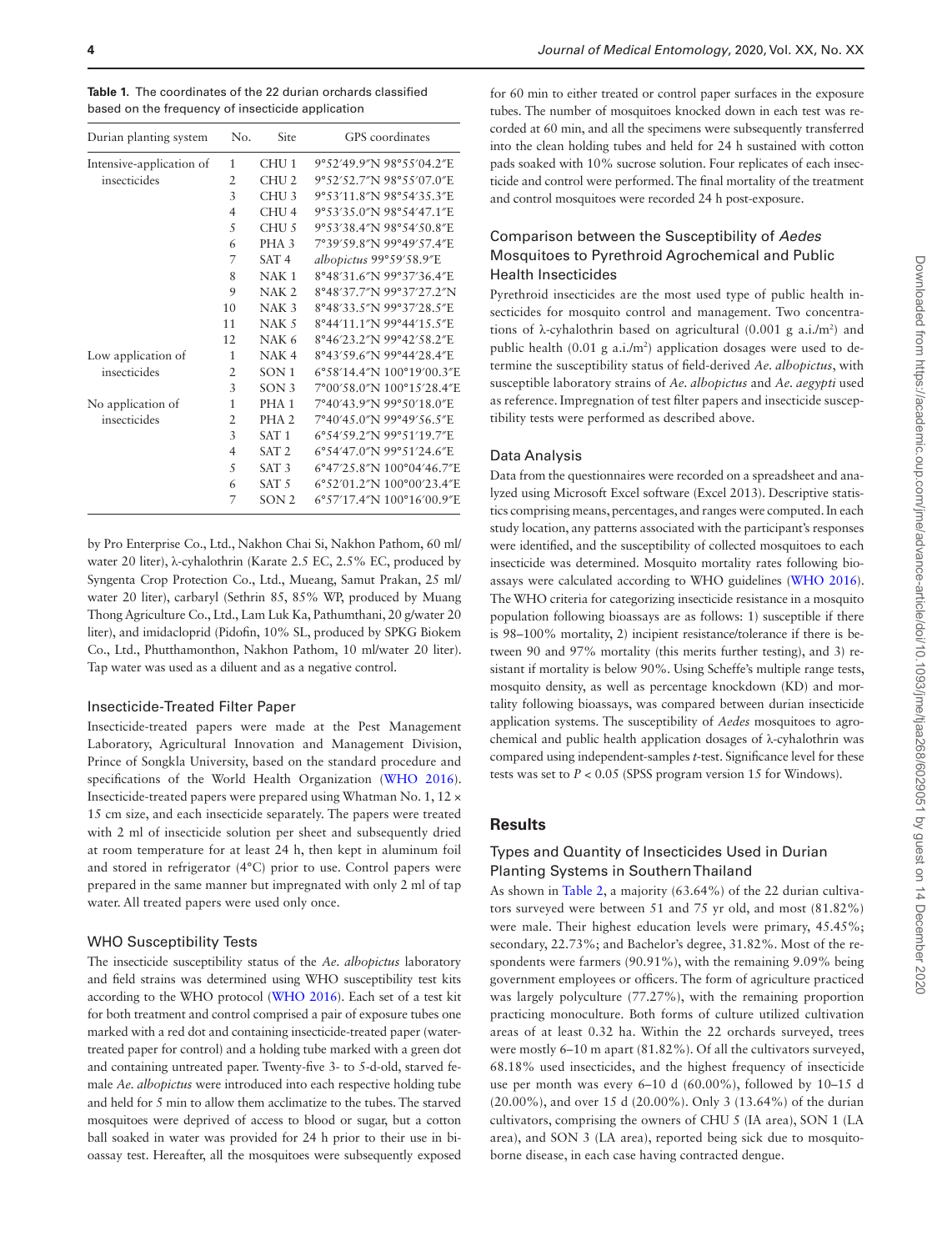## Insecticides Used for Insect Pest Control in Durian Plantations

As shown in Table 3, the type and frequency of insecticides used were recorded across the different durian insecticide application systems. Of a total of 17 recorded users, a combination of organophosphate and pyrethroid insecticides was most common, accounting for 29.41%. This was followed by pyrethroids (17.64%), carbamates (17.64%), organophosphates (11.76%), neonicotinoids (11.76%), pyridazinone (5.88%), and avermectin (5.88%). The frequency of spraying for each of these insecticides was 7–15 d per month.

## Density of *Ae*. *albopictus* in Durian Planting Systems in Southern Thailand

[Figure 2](#page-5-0) shows the number of mosquito eggs per trap, along with the Scheffe multiple range test results comparing the number of eggs per trap between orchards. In the three durian insecticide application systems, IA, LA, and NA, the mean number of eggs per trap ranged from 4.40 to 63.70, 10.00 to 50.35, and 6.16 to 115.20, respectively, and significant differences between durian plantations ( $P < 0.05$ ) were found ([Fig. 2](#page-5-0)). The site with the most mosquito eggs was PHA

1 (115.20 ± 12.83), followed by PHA 2 (73.25 ± 21.49) and PHA 3  $(63.70 \pm 10.69)$ —with the former two categorized as NA, and the latter as IA. No mosquito eggs were collected from 58.33% of the IA orchards. In addition, the mean number of pupae collected from the following durian insecticide application systems, IA, LA, and NA, were in the range of 2.05–26.20, 1.42–39.80, and 10.05–39.60, respectively. The top three highest number of pupae was collected from SAT 4 (26.20), SON 1 (39.80), and SAT 5 (39.60). Conversely, the three sites with the least number of pupae were PHA 3, SON 3, and SON 2. All of the eggs collected from NAK 5 and PHA 2 either failed to hatch or did not develop to the pupal stage ([Fig. 3](#page-6-0)).

## Susceptibility of Field-Derived *Ae. albopictus* to Frequently Used Agrochemical Insecticides in Durian Planting Systems

The susceptibility tests on field-derived *Ae. albopictus*, with laboratory strains of *Ae. aegypti* and *Ae. albopictus* as reference, revealed variation in the proportions of knockdown and mortality across different insecticides and study sites. The proportion of knockdown in laboratory strains of *Ae. albopictus* (NIH) and *Ae. aegypti* (USDA),

<span id="page-4-0"></span>

|  |  | <b>Table 2.</b> Demographic information of durian cultivators who participated in the study |  |  |  |  |  |  |  |  |  |  |
|--|--|---------------------------------------------------------------------------------------------|--|--|--|--|--|--|--|--|--|--|
|--|--|---------------------------------------------------------------------------------------------|--|--|--|--|--|--|--|--|--|--|

| Participant characteristic, $N$ (%)      |                |                  |                     |          |  |  |
|------------------------------------------|----------------|------------------|---------------------|----------|--|--|
| Age $(yr)$                               | <25            | $26 - 50$        | $51 - 75$           |          |  |  |
|                                          | 0(0.00)        | 8 (36.36)        | 14 (63.64)          |          |  |  |
| Sex                                      | Male           | Female           |                     |          |  |  |
|                                          | 18 (81.82)     | 4(18.18)         |                     |          |  |  |
| Education                                | Primary school | Secondary school | Bachelor's degree   |          |  |  |
|                                          | 10(45.45)      | 5(22.73)         | 7(31.82)            |          |  |  |
| Occupation                               | Farmer         |                  | Government employee |          |  |  |
|                                          | 20(90.91)      | 2(9.09)          |                     |          |  |  |
| Type of durian orchard                   | Monoculture    | Polyculture      |                     |          |  |  |
|                                          | 5(22.73)       | 17 (77.27)       |                     |          |  |  |
| Size of durian orchard (ha)              | < 0.64         | $0.80 - 1.28$    | $1.44 - 1.92$       | 2.08     |  |  |
|                                          | 6(27.27)       | 7(31.82)         | 4(18.18)            | 5(22.73) |  |  |
| Spacing between trees (m)                | Undetermined   | $0 - 5$          | $6 - 10$            |          |  |  |
|                                          | 2(9.09)        | 2(9.09)          | 18 (81.82)          |          |  |  |
| Insecticide                              | Use            | Not use          |                     |          |  |  |
|                                          | 15(68.18)      | 7(31.82)         |                     |          |  |  |
| Frequency of insecticide application (d) | $1 - 5$        | $6 - 10$         | $11 - 15$           | $15+$    |  |  |
|                                          | 0(0.00)        | 9(60.00)         | 3(20.00)            | 3(20.00) |  |  |
| Ever had Aedes-borne diseases            | Yes            | Never            |                     |          |  |  |
|                                          | 3(13.64)       | 19 (86.36)       |                     |          |  |  |

<span id="page-4-1"></span>

| Table 3. Type of agrochemical insecticides, their frequency of use, and the proportion of respondents who use them within the |  |  |  |
|-------------------------------------------------------------------------------------------------------------------------------|--|--|--|
| insecticide application systems included in this study                                                                        |  |  |  |

| Insecticide group          | <b>IRAC</b>    | Active ingredient (a.i.)    | Frequency of spraying (d) | Number of respondents $(\% )$ |
|----------------------------|----------------|-----------------------------|---------------------------|-------------------------------|
| Pyrethroid                 | A <sub>3</sub> | Cypermethrin                | 15                        | 1(5.88)                       |
|                            | A <sub>3</sub> | λ-Cyhalothrin               | 15                        | 2(11.76)                      |
| Organophosphate            | B <sub>1</sub> | Chlorpyrifos                |                           | 2(11.76)                      |
| Organophosphate+pyrethroid | $B1+A3$        | Chlorpyrifos + cypermethrin | 7, 10                     | 4(23.53)                      |
|                            | $B1+A3$        | Profenofos + cypermethrin   | 10                        | 1(5.88)                       |
| Carbamate                  | A <sub>1</sub> | Fenobucarb                  | 10                        | 1(5.88)                       |
|                            | A <sub>1</sub> | Methomyl                    |                           | 1(5.88)                       |
|                            | A <sub>1</sub> | Carbaryl                    | 15                        | 1(5.88)                       |
| Neonicotinoid              | A <sub>4</sub> | Imidacloprid                | 10, 15                    | 2(11.76)                      |
| Pyridazinone <sup>1</sup>  |                | Pyridaben                   |                           | 1(5.88)                       |
| Avermectin                 | 6              | Abamectin                   | 10                        | 1(5.88)                       |

Insecticide grouping is based on the Insecticide Resistance Action Committee (IRAC) classification. 1 Herbicide.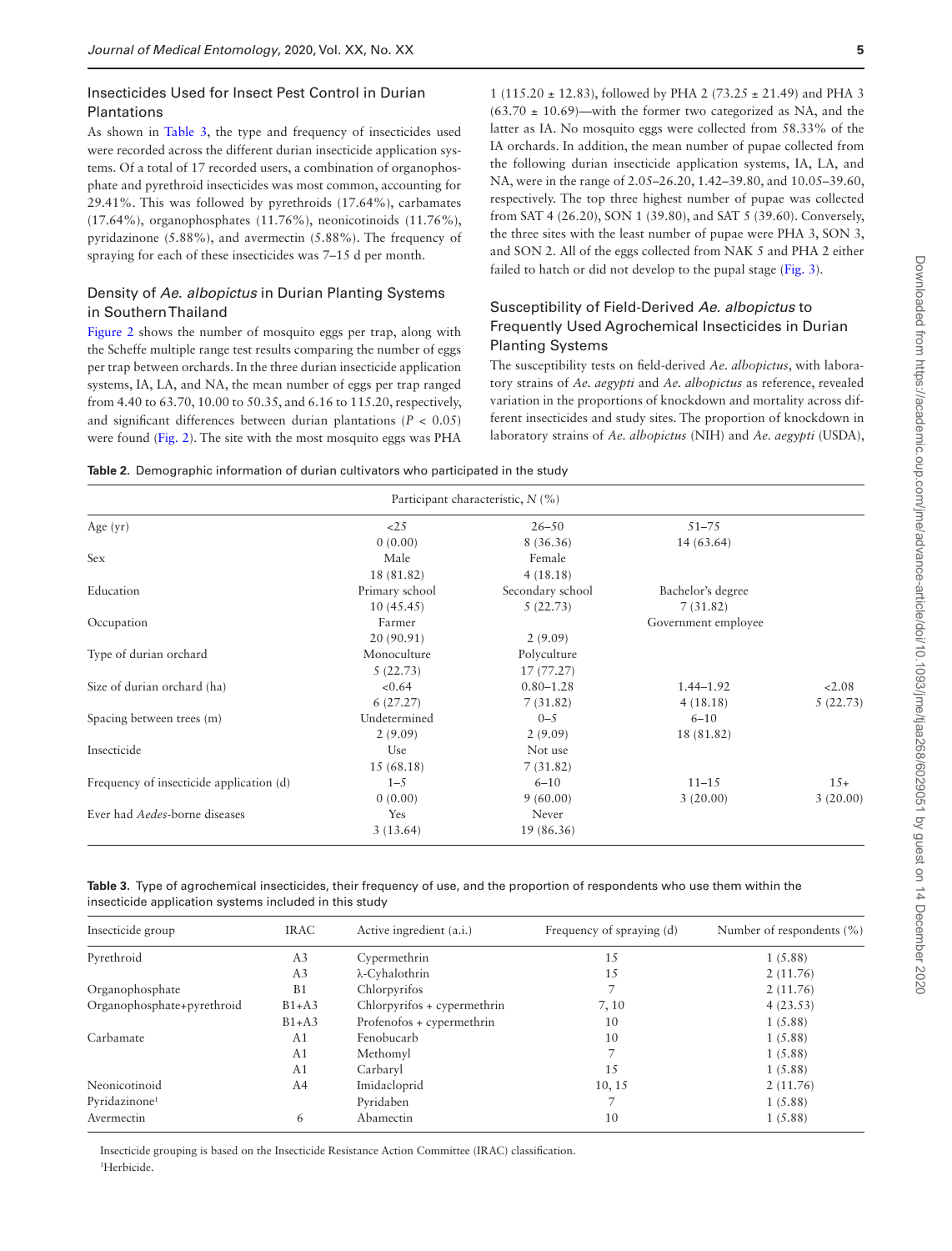

<span id="page-5-0"></span>**Fig. 2.** Mean number of *Aedes albopictus* eggs/ovitraps in each study site and Scheffe's multiple range test between each orchard. IA, intensive-application of insecticides, LA, low application of insecticides, and NA, no application of insecticides, the same letters (a-d) are nonsignificantly different at  $P > 0.05$ .

as well as field-derived *Ae. albopictus*, following 60 min of exposure to field application concentrations of chlorpyrifos, λ-cyhalothrin, carbaryl, and imidacloprid, are shown in [Table 4](#page-6-1). The mosquitoes used as controls were all alive after bioassay with 0% knockdown. Overall, the percentage knockdown from highest to lowest was caused by imidacloprid < carbaryl < λ-cyhalothrin < chlorpyrifos. Surprisingly, a high proportion of knockdown was observed in both laboratory strains (5–100% knockdown) for all insecticides except imidacloprid. Following exposure to imidacloprid, less than 3% knockdown was recorded in the field-derived *Ae. albopictus* from SAT 4 (1.25%), an IA site, and PHA 1 (2.50%), an NA site. The remaining mosquitoes showed 100% knockdown. Other than mosquitoes (showing 76% knockdown) from PHA 3, an IA site, a 100% knockdown was seen in all mosquitoes following exposure to chlorpyrifos. [Table 5](#page-7-0) shows the percentage mortality across the *Aedes* laboratory strains as well as the field-derived *Ae. albopictus* 24 h post-exposure to field application concentrations of chlorpyrifos, λ-cyhalothrin, carbaryl, and imidacloprid. There was no mortality in any of the controls. A 100% mortality was seen in all mosquitoes 24 h post-exposure. The proportion of mortality recorded 24 h post-exposure to λ-cyhalothrin ranged from 46.23 to 81.20%, except in PHA 3, an IA site, where a higher mortality (96.84%) was recorded. Apart from mosquitoes from SON 1, an LA site, where mortality was 96.05%, a majority of the mosquitoes that were exposed to carbaryl showed mortality below 90% (mortality range, 40.00–88.73%). All mosquitoes exposed to imidacloprid, showed mortality below 11% ([Table 5](#page-7-0)).

# Comparison of *Aedes* Susceptibility to Agrochemical and Public Health Pyrethroid Insecticides

Comparison of *Aedes* susceptibility to recommended agrochemical (AL) and public health (PL) concentrations of λ-cyhalothrin showed a higher overall proportion of knockdown with public health

(>94.80 and 96.15%, respectively) compared with agrochemical concentrations (37.84–97.50% and 45.75–86.43%, respectively). Field-derived *Ae. albopictus* showed higher proportions of knockdown and mortality to PL compared with AL. These differences in percentage knockdown and mortality between PL and AL were statistically significant  $(P < 0.01$ ; [Table 6\)](#page-7-1).

## **Discussion**

The objective of this study was to determine the density and insecticide-resistance status of *Ae. albopictus* in durian planting systems in southern Thailand. A similarly designed study was conducted by [de Albuquerque et al. \(2018\)](#page-8-17) in which ovitraps were set for 15 or 30 d near a house in the urban areas of Itacoatiara and Tabatinga, in Amazonas, Brazil, to examine the density of *Ae. aegypti*. That study found a positive correlation between *Ae. aegypti* egg density and the occurrence of dengue. Previous work by [Regis et al. \(2008\)](#page-8-18) based on ovitrap collections of *Ae. albopictus* near forested areas with high rates of disease transmission, showed that *Aedes* egg density index (EDI) was equal to 100–750 eggs per trap.

Ovitraps for mosquito collection vary in design and can be made from different kinds of material. For this study, we used the wellknown ovitrap design developed by the US Centers for Disease Control and Prevention [\(CDC 2018\)](#page-8-19). The traps can be made using a small metal, glass, or plastic container, often dark in color, containing water and material in which females can lay eggs. This trap, which is inexpensive and easily transportable, is mainly used to survey the population of *Aedes* mosquitoes. One drawback of using ovitraps is that they could become mosquito breeding sites if left unattended for more than a week. Additionally, environmental and/or human activities may contribute mosquito breeding sites that could compete with ovitraps, thus compromising the number of eggs collected by an ovitrap ([CDC 2018\)](#page-8-19).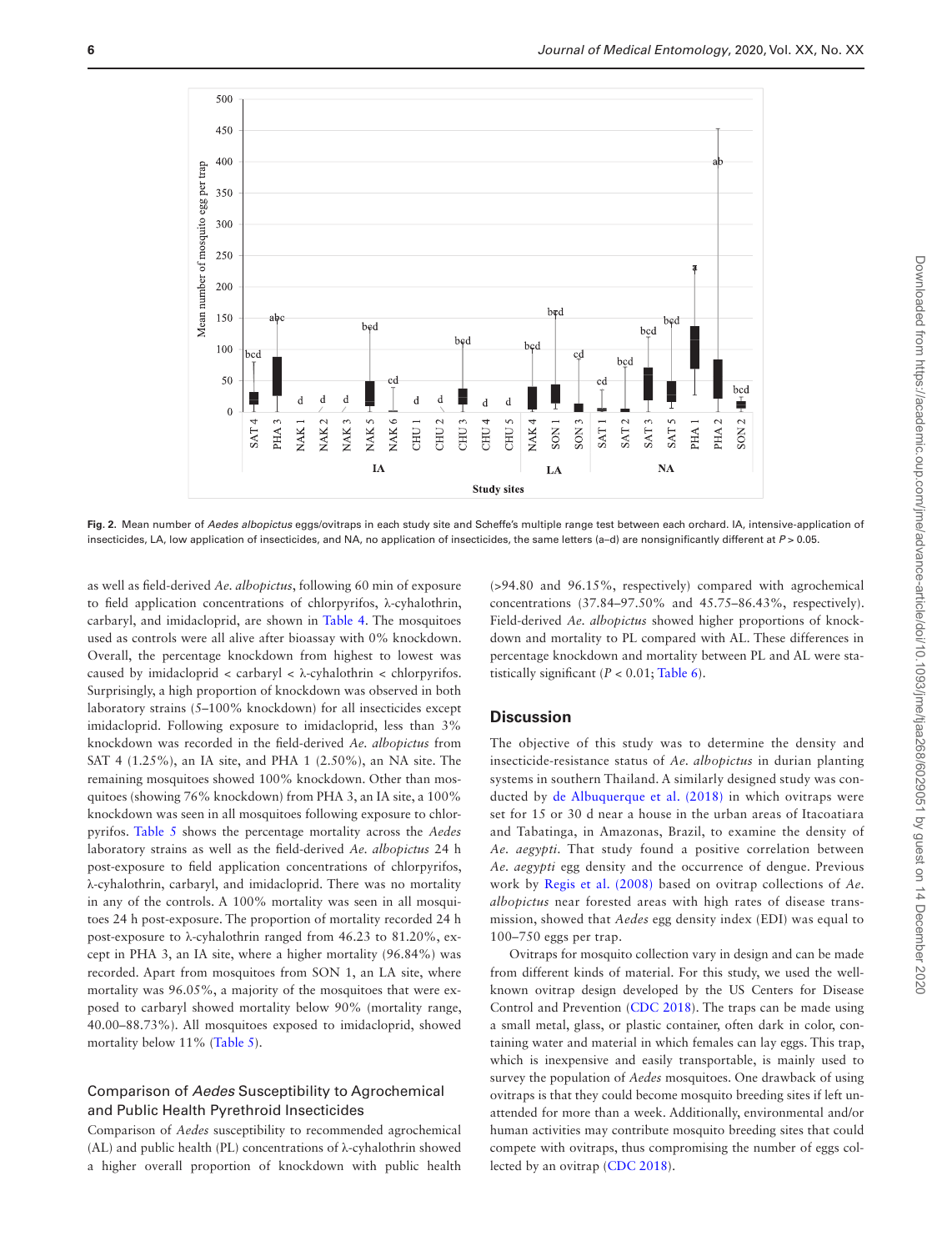

<span id="page-6-0"></span>**Fig. 3.** Mean number of *Aedes albopictus* pupae per study site.

<span id="page-6-1"></span>**Table 4.** Mean percentage mosquito knockdown<sup>1</sup> among laboratory *Aedes* strains and field-derived *Aedes albopictus* following 24-h exposure to field application concentrations of chlorpyrifos, λ-cyhalothrin, carbaryl, and imidacloprid

| Strain            | Control           | Chlorpyrifos                   | λ-Cyhalothrin                    | Carbaryl                        | Imidacloprid                   |
|-------------------|-------------------|--------------------------------|----------------------------------|---------------------------------|--------------------------------|
| USDA <sup>2</sup> | 0.00 <sup>b</sup> | $100.00^{aA}$                  | $80.00 \pm 4.33$ <sup>aAB</sup>  | $26.67 \pm 17.02$ <sup>bA</sup> | 0.00 <sup>bA</sup>             |
| <b>NIH</b>        | 0.00 <sup>b</sup> | $100.00^{aA}$                  | $76.25 \pm 17.37$ <sup>aAB</sup> | $5.00 \pm 4.33$ <sup>bA</sup>   | 0.00 <sup>bA</sup>             |
| IA                |                   |                                |                                  |                                 |                                |
| SAT <sub>4</sub>  | 0.00 <sup>c</sup> | $100.00^{aA}$                  | $41.25 \pm 8.51^{b}$             | $2.50 \pm 2.50$ <sup>cA</sup>   | $1.25 \pm 1.25$ <sup>c/</sup>  |
| PHA <sub>3</sub>  | 0.00 <sup>c</sup> | $76.00 \pm 4.62$ <sup>bB</sup> | $91.00 \pm 4.12$ <sup>aA</sup>   | $2.00 \pm 1.15$ <sup>cA</sup>   | 0.00cA                         |
| LA.               |                   |                                |                                  |                                 |                                |
| NAK <sub>4</sub>  | 0.00 <sup>c</sup> | $100.00^{aA}$                  | $68.75 \pm 3.75^{\text{bAB}}$    | $18.33 \pm 15.88$ cA            | 0.00 <sup>cA</sup>             |
| SON1              | 0.00 <sup>c</sup> | $100.00^{aA}$                  | $65.65 \pm 4.72$ <sup>bAB</sup>  | $53.47 \pm 12.91$ <sup>bA</sup> | 0.00cA                         |
| NA.               |                   |                                |                                  |                                 |                                |
| SAT <sub>5</sub>  | 0.00 <sup>b</sup> | $100.00^{aA}$                  | $80.00 \pm 7.36$ <sup>aAB</sup>  | $7.50 \pm 2.95^{bA}$            | 0.00 <sup>bA</sup>             |
| PHA <sub>1</sub>  | 0.00 <sup>c</sup> | $100.00^{aA}$                  | $47.50 \pm 4.79$ <sup>bAB</sup>  | $7.50 \pm 3.23$ cA              | $2.50 \pm 1.44$ c <sup>A</sup> |

IA, intensive application of insecticides; LA, low application of insecticides; NA, no application of insecticides.

<sup>1</sup>Means with the same small letter(s) across a row or same capital letter(s) across a column are not significantly different at 5% level of significance (*P* < 0.05) according to Scheffe's comparison test.

2 Laboratory strain, USDA = *Ae. aegypti* and NIH = *Ae. Albopictus*.

The insecticides used in this study were applied as weight of active ingredient per square meter  $(a.i./m^2)$  based on the following product recommendations for agricultural use: 1) 0.04 g of organophosphate (chlorpyrifos), 2) 0.001 g of pyrethroid (λ-cyhalothrin), 3) 0.03 g of carbamate (carbaryl), and 4) 0.002 g of neonicotinoid (imidacloprid). However, the concentrations of insecticides recommended by the WHO for for mosquito control (public health use) are as follows: organophosphate (fenitrothion)  $2.0$  g a.i./m<sup>2</sup>, pyrethroid  $(\lambda$ -cyhalothrin) 0.02–0.03 g a.i./m<sup>2</sup>, and carbamate (propoxur) 1.0– 2.0 g a.i./m2 . Neonicotinoids have not yet been approved for public health use ([WHO 2015\)](#page-9-3). The  $a.i./m^2$  recommended for agricultural purposes is much less than that approved for public health applications. Because mosquitoes are nontarget insects of agricultural insecticide applications, continued exposure to sublethal concentrations of agricultural insecticides could select insecticide resistance

in mosquito populations. This is a probable cause of the reduced mortality in field-derived *Ae. albopictus* that were exposed to all insecticides except chlorpyrifos.

This low proportion of knockdown and mortality may not be entirely due to their lower insecticide susceptibility. For example, imidacloprid is a neonicotinoid, a group of synthetic substances that imitate the action of nicotine. Neonicotinoids work by binding to the nicotinic acetylcholine receptor in the central nervous system, thus blocking signal transmission to nerve cells. Imidacloprid enters the insect's system through the oral route ([Gervais et al. 2010\)](#page-8-20), but with the WHO susceptibility bioassays used in this study, insecticides are acquired by tarsal contact. This may have precluded entry of imidacloprid into the mosquitoes' system, thereby preventing their action. Thus, it cannot be concluded that the field-derived *Ae. albopictus* in this study were resistant to imidacloprid.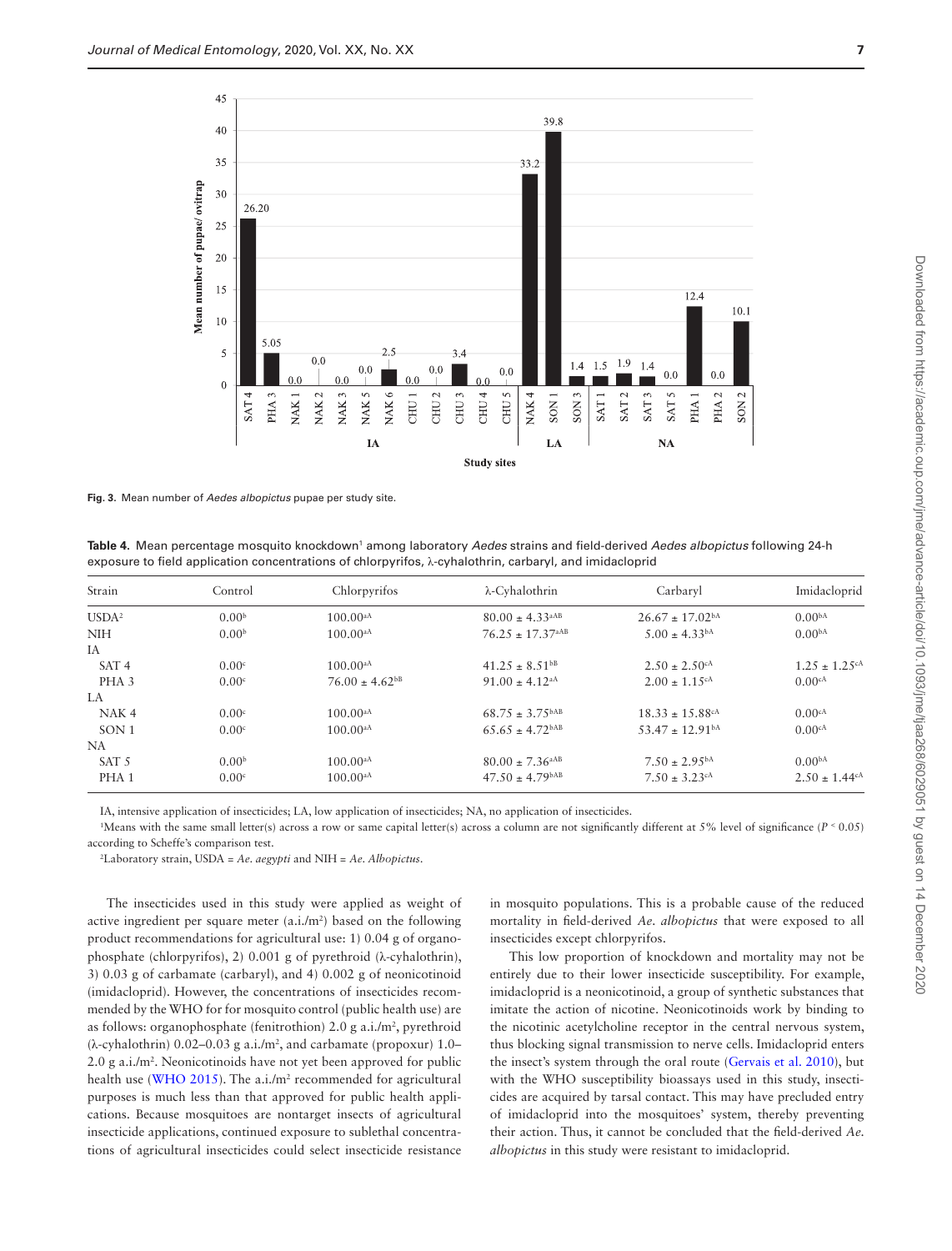| Strain            | Control           | Chlorpyrifos          | λ-Cyhalothrin                    | Carbaryl                         | Imidacloprid                   |
|-------------------|-------------------|-----------------------|----------------------------------|----------------------------------|--------------------------------|
| USDA <sup>2</sup> | 0.00 <sup>b</sup> | $100.00^a$            | $62.11 \pm 15.70$ abAB           | $40.00 \pm 24.62$ <sup>abA</sup> | 0.00 <sup>bA</sup>             |
| <b>NIH</b>        | 0.00 <sup>c</sup> | $100.00^{\circ}$      | $65.03 \pm 8.53$ <sup>bAB</sup>  | $57.21 \pm 15.83$ <sup>bA</sup>  | 0.00 <sup>cA</sup>             |
| IA                |                   |                       |                                  |                                  |                                |
| SAT <sub>4</sub>  | 0.00c             | $100.00$ <sup>a</sup> | $77.35 \pm 4.10$ <sup>abAB</sup> | $56.62 \pm 13.12^{bA}$           | $1.25 \pm 1.25$ <sup>cA</sup>  |
| PHA <sub>3</sub>  | 0.00 <sup>c</sup> | $100.00^{\circ}$      | $96.84 \pm 2.16$ <sup>aA</sup>   | $61.29 \pm 5.21$ <sup>bA</sup>   | $0.00c^{A}$                    |
| LA.               |                   |                       |                                  |                                  |                                |
| NAK <sub>4</sub>  | 0.00c             | $100.00$ <sup>a</sup> | $81.20 \pm 3.45$ <sup>aAB</sup>  | $52.11 \pm 12.24$ bA             | $0.00$ cA                      |
| SON <sub>1</sub>  | 0.00 <sup>c</sup> | $100.00^{\rm a}$      | $46.23 \pm 10.68$ <sup>bB</sup>  | $96.05 \pm 3.95$ <sup>aA</sup>   | 0.00 <sup>cA</sup>             |
| NA                |                   |                       |                                  |                                  |                                |
| SAT <sub>5</sub>  | 0.00 <sup>b</sup> | $100.00$ <sup>a</sup> | $77.31 \pm 5.89$ <sup>aAB</sup>  | $80.15 \pm 12.89$ <sup>aA</sup>  | $1.25 \pm 1.25^{bA}$           |
| PHA <sub>1</sub>  | 0.00 <sup>c</sup> | $100.00^{\circ}$      | $59.38 \pm 8.64^{bAB}$           | $88.73 \pm 7.86$ <sup>aA</sup>   | $10.33 \pm 4.56$ <sup>cA</sup> |

<span id="page-7-0"></span>**Table 5**. Mean percentage mortality' of laboratory *Aedes* strains and field-derived *Aedes albopictus* following 24-h exposure to field application concentrations of chlorpyrifos, λ-cyhalothrin, carbaryl, and imidacloprid

IA, intensive application of insecticides; LA, low application of insecticides; NA, no application of insecticides.

Means with the same small letter(s) across a row or same capital letter(s) across a column are not significantly different at 5% level of significance (*P* < 0.05) according to Scheffe's comparison test.

2 Laboratory strain, USDA = *Ae. aegypti* and NIH = *Ae. albopictus*

<span id="page-7-1"></span>**Table 6.** Comparison between the susceptibility of *Aedes* mosquitoes to agrochemical and public health application dosages of λ-cyhalothrin

| Strains           |         | %KD 60 min                     |        | %Mortality 24 h |                                |       |  |
|-------------------|---------|--------------------------------|--------|-----------------|--------------------------------|-------|--|
|                   | Control | PL <sup>1</sup>                | $AL^2$ | Control         | PL                             | AL    |  |
| USDA <sup>3</sup> | 0.00    | 100.00                         | 66.67  | 0.00            | 100.00                         | 50.00 |  |
| <b>NIH</b>        | 0.00    | 100.00                         | 37.84  | 0.00            | 100.00                         | 45.75 |  |
| IA                |         |                                |        |                 |                                |       |  |
| SAT <sub>4</sub>  | 0.00    | 96.15                          | 92.09  | 10.00           | 98.72                          | 82.34 |  |
| PHA <sub>3</sub>  | 0.00    | 100.00                         | 88.00  | 0.00            | 100.00                         | 76.00 |  |
| LA.               |         |                                |        |                 |                                |       |  |
| NAK <sub>4</sub>  | 0.00    | 94.87                          | 82.59  | 0.00            | 100.00                         | 78.95 |  |
| SON <sub>1</sub>  | 0.00    | 100.00                         | 92.17  | 47.50           | 98.68                          | 70.62 |  |
| NA.               |         |                                |        |                 |                                |       |  |
| SAT 5             | 2.50    | 100.00                         | 97.50  | 10.00           | 97.30                          | 86.43 |  |
| PHA <sub>1</sub>  | 0.00    | 98.72                          | 84.87  | 5.00            | 96.15                          | 56.98 |  |
|                   |         | $t = 3.45$ , df = 28, P < 0.01 |        |                 | $t = 7.03$ , df = 28, P < 0.01 |       |  |

IA, intensive application of insecticides; LA, low application of insecticides; NA, no application of insecticides.

<sup>1</sup>PL =  $\lambda$ -cyhalothrin used as a public health insecticide for mosquito control (0.01 g a.i./m<sup>2</sup>).

 ${}^2$ AL =  $\lambda$ -cyhalothrin used as an agricultural insecticide for the control of target insect pests (0.001 g a.i./m<sup>2</sup>).

3 Laboratory strain, USDA = *Ae. aegypti* and NIH = *Ae. albopictus*.

Results of comparisons between *Aedes* susceptibility to agrochemical and public health concentrations of λ-cyhalothrin showed that field-derived *Ae. albopictus* were largely susceptible to the public health concentration, with overall mortality of 96.15%. This was in contrast to a lower mortality of 86.43% for the agrochemical concentration. These results show no evidence of resistance to recommended public health concentration of λ-cyhalothrin due to exposure to agrochemical concentration. In the future, insecticide susceptibility between agrochemical and public health insecticides (organophosphate, pyrethroid, or carbamate) should be a required component of insecticide resistance management.

Overall, the field-derived *Ae. albopictus* in this study were completely susceptible to chlorpyrifos but showed reduced mortality following exposure to λ-cyhalothrin, carbaryl, and imidacloprid, which is suggestive of the development of resistance. To the best of our knowledge, this is the first report of susceptibility tests on field-derived *Aedes* from southern Thailand using agrochemical insecticides. Previous studies have however reported the insecticide

susceptibility status of *Aedes* mosquitoes against recommended public health concentrations of insecticides for vector control. [Thanispong et al. \(2008\)](#page-8-21) reported that *Ae. aegypti* from Muang district, Songkhla province and Muang district, Satun province exposed to the recommended public health concentration of α-cypermethrin (0.05%), deltamethrin (0.05%), permethrin (0.25%), and malathion (0.8%) were both susceptible to deltamethrin, malathion, and α-cypermethrin. However, *Ae. aegypti* from Songkhla showed some possible resistance to α-cypermethrin and permethrin. In a later study by [Chuaycharoensuk et al. \(2011\)](#page-8-13), *Ae. albopictus* in rubber plantations from Songkhla and Chumphon provinces were susceptible to deltamethrin and λ-cyhalothrin, but both showed possible (Chumphon strain) and definitie (Songkhla stain) resistance to permethrin.

#### Conclusion

The most commonly used groups of insecticides in durian plantations across the five southern Thailand provinces (Chumphon,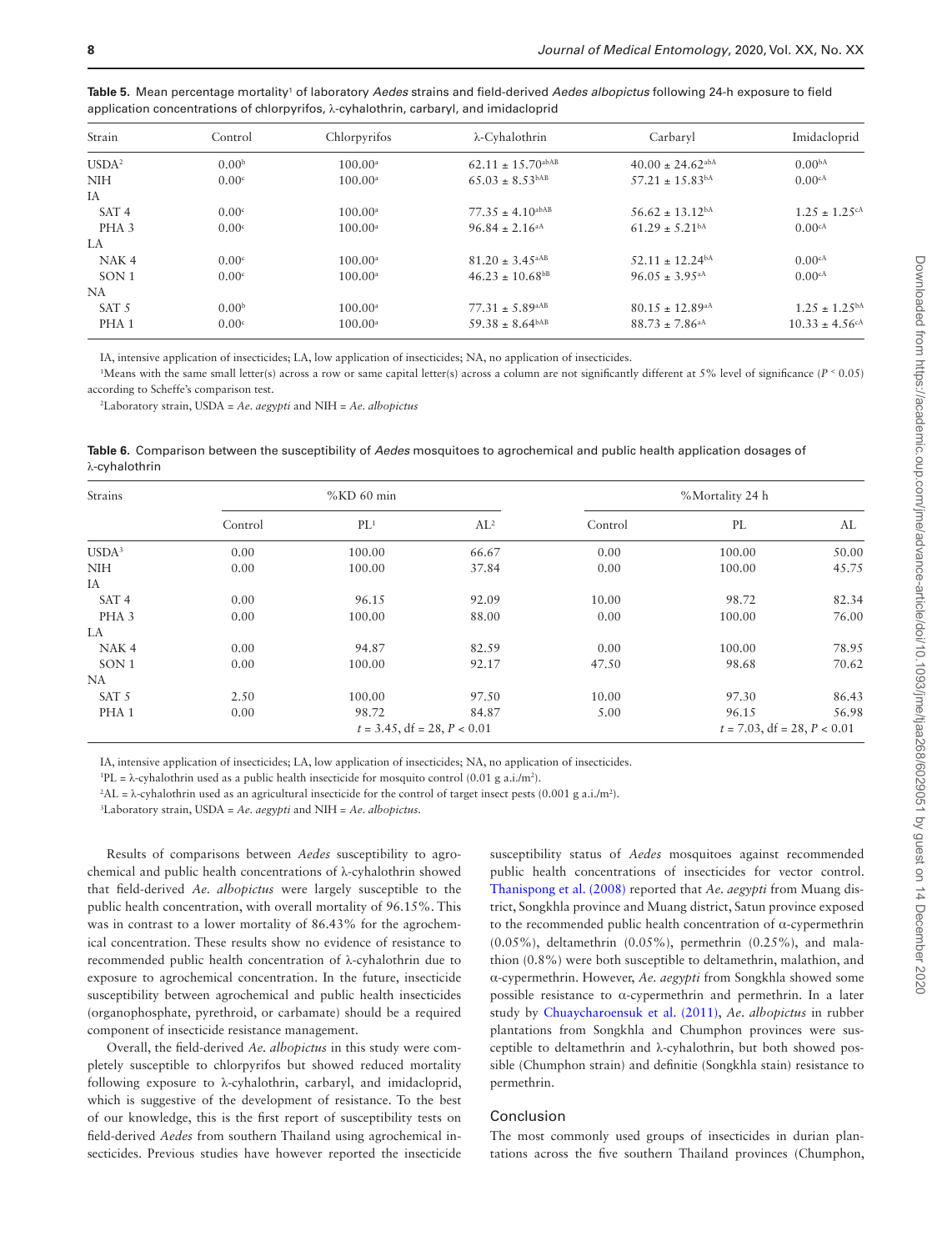Nakhon Si Thammarat, Phattalung, Satun, and Songkhla) were as follows: a combination of organophosphate and pyrethroid (chlorpyrifos + cypermethrin), followed by pyrethroid (cypermethrin and λ-cyhalothrin), carbamate (fenobucarb, methomyl, and carbamate), organophosphate (chlorpyrifos), and neonicotinoid (imidacloprid). Frequent applications (7–15 d per month) of each insecticide for insect pest control were recorded for more than half the surveyed plantations. Variation in insecticide intensity and frequency of use in these durian plantations influenced the density of *Ae. albopictus* eggs collected by ovitraps. This also disrupted mosquito life cycle by hindering adult female mosquitoes from completing their gonotrophic cycle, and thus egg-laying. The number of eggs collected was significantly different  $(P < 0.05)$  between the three categories (IA, LA, and NA) of insecticide application across durian plantations. Unsurprisingly, the highest number of eggs per trap was collected from the NA sites, followed by the LA and IA sites, respectively.

Of the four groups of insecticides used across durian plantations in this study, three are also used in public health applications for vector control: organophosphate (chlorpyrifos), pyrethroids (λ-cyhalothrin, cypermethrin), and carbamate (carbaryl), but at different concentrations, resulting in different dosages of active ingredients. Their use in durian farming may lead to the development of insecticide resistance in mosquito populations, as well as resistance to other public health insecticides. However, because the mosquitoes in this study showed complete susceptiblity to chlorpyrifos, should other insecticides fail, it appears to be a good alternative for *Ae. albopictus* control.

Finally, monitoring and early detection of insecticide resistance should always be considered in the design and implementation of effective integrated vector management practices for the control of *Aedes*-borne diseases and their vectors in Thailand.

#### **Acknowledgments**

This research study was funded by a Research Grant for Thesis, from the Graduate School, and a Graduate Thesis Grant from the Faculty of Natural Resources, Prince of Songkla University. The authors are grateful to the durian orchard cultivators, without whose cooperation this study would not have been possible.

## **References Cited**

- <span id="page-8-19"></span>**(CDC) Centers for Disease Control and Prevention**. **2018**. Surveillance and control of *Aedes aegypti* and *Aedes albopictus* in the United States (Thai). Centers for Disease Control and Prevention, Nonthaburi, Thailand. (<https://www.cdc.gov/chikungunya/resources/vector-control.html>) [Accessed 25 June 2019].
- <span id="page-8-9"></span>**Chareonviriyahpap, T., B. Aum-aung, and S. Ratanatham. 1999**. Current insecticide resistance patterns in mosquito vectors in Thailand. Southeast Asian J. Trop. Med. Public Health 30: 184–194.
- <span id="page-8-10"></span>**Chareonviriyaphap, T., M. J. Bangs, W. Suwonkerd, M. Kongmee, V. Corbel, and R. Ngoen-Klan. 2013**. Review of insecticide resistance and behavioral avoidance of vectors of human diseases in Thailand. Parasit. Vectors 6: 280.
- <span id="page-8-13"></span>**Chuaycharoensuk, T., W. Juntarajumnong, W. Boonyuan, M. J. Bangs, P. Akratanakul, S. Thammapalo, N. Jirakanjanakit, S. Tanasinchayakul, and T. Chareonviriyaphap. 2011**. Frequency of pyrethroid resistance in *Aedes aegypti* and *Aedes albopictus* (Diptera: Culicidae) in Thailand. J. Vector Ecol. 36: 204–212.
- <span id="page-8-11"></span>**Corbel, V., N. L. Achee, F. Chandre, M. B. Coulibaly, I. Dusfour, D. M. Fonseca, J. Grieco, W. Juntarajumnong, A. Lenhart, A. J. Martins, et al. 2016**. Tracking insecticide resistance in mosquito vectors of arboviruses: the

Worldwide Insecticide resistance Network (WIN). PLoS Negl. Trop. Dis. 10: e0005054.

- <span id="page-8-1"></span>**(DDC) Bureau of Epidemiology Department of Disease Control**. **2018**. Annual epidemiology surveillance report 2018 (Thai). The Ministry of Public Health, Nonthaburi, Thailand. [https://apps.boe.moph.go.th/boeeng/an](https://apps.boe.moph.go.th/boeeng/annual.php)[nual.php](https://apps.boe.moph.go.th/boeeng/annual.php). [Accessed 12 May 2020].
- <span id="page-8-17"></span>**de Albuquerque, B. C., R. C. Pinto, M. Sadahiro, V. S. Sampaio, D. B. de Castro, W. C. M. Terrazas, L. M. Mustafa, C. F. da Costa, R. A. Dos Passos, J. B. P. Lima, et al. 2018**. Relationship between local presence and density of *Aedes aegypti* eggs with dengue cases: a spatial analysis approach. Trop. Med. Int. Health 23: 1269–1279.
- <span id="page-8-20"></span>**Gervais, J. A., B. Luukinen, K. Buhl, and D. Stone. 2010**. Imidacloprid technical fact sheet. National Pesticide Information Center, Oregon State University Extension Services. [\(http://npic.orst.edu/factsheets/archive/](http://npic.orst.edu/factsheets/archive/imidacloprid.html) [imidacloprid.html](http://npic.orst.edu/factsheets/archive/imidacloprid.html)) [Accessed 5 May 2020].
- <span id="page-8-14"></span>**Jirakanjanakit, N., P. Rongnoparut, S. Saengtharatip, T. Chareonviriyaphap, S. Duchon, C. Bellec, and S. Yoksan. 2007a**. Insecticide susceptible/resistance status in *Aedes* (*Stegomyia*) *aegypti* and *Aedes* (*Stegomyia*) *albopictus* (Diptera: Culicidae) in Thailand during 2003–2005. J. Econ. Entomol. 100: 545–550.
- <span id="page-8-15"></span>**Jirakanjanakit, N., S. Saengtharatip, P. Rongnoparut, S. Duchon, C. Bellec, and S. Yoksan. 2007b**. Trend of temephos resistance in *Aedes* (*Stegomyia*) mosquitoes in Thailand during 2003–2005. Environ. Entomol. 36: 506–511.
- <span id="page-8-16"></span>**Limkittikul, K., J. Brett, and M. L'Azou. 2014**. Epidemiological trends of dengue disease in Thailand (2000–2011): a systematic literature review. PLoS Negl. Trop. Dis. 8: e3241.
- <span id="page-8-8"></span>**Overgaard, H. 2006**. Malaria mosquito resistance to agricultural insecticides: risk area mapping in Thailand. Research Report 103. International Water Management Institute (IWMI), Colombo, Sri Lanka. 62 p. Available from Norwegian Institute for Agricultural and Environmental Research (Bioforsk), Høgskoleveien 7, 1432 Ås, Norway.
- <span id="page-8-7"></span>**Overgaard, H. J., S. R. Sandve, and W. Suwonkerd. 2005**. Evidence of anopheline mosquito resistance to agrochemicals in northern Thailand. Southeast Asian J. Trop. Med. Public Health 36 (Suppl 4): 152–157.
- <span id="page-8-12"></span>**Pethuan, S., N. Jirakanjanakit, S. Saengtharatip, T. Chareonviriyaphap, D. Kaewpa, and P. Rongnoparut. 2007**. Biochemical studies of insecticide resistance in *Aedes* (*Stegomyia*) *aegypti* and *Aedes* (*Stegomyia*) *albopictus* (Diptera: Culicidae) in Thailand. Trop. Biomed. 24: 7–15.
- <span id="page-8-2"></span>**Ponlawat, A., J. G. Scott, and L. C. Harrington. 2005**. Insecticide susceptibility of *Aedes aegypti* and *Aedes albopictus* across Thailand. J. Med. Entomol. 42: 821–825.
- <span id="page-8-18"></span>**Regis, L., A. M. Monteiro, M. A. Melo-Santos, J. C. Silveira, Jr., A. F. Furtado, R. V. Acioli, G. M. Santos, M. Nakazawa, M. S. Carvalho, P. J. Ribeiro, Jr., et al. 2008**. Developing new approaches for detecting and preventing *Aedes aegypti* population outbreaks: basis for surveillance, alert and control system. Mem. Inst. Oswaldo Cruz 103: 50–59.
- <span id="page-8-3"></span>**Sullivan, M. F., D. J. Gould, and S. Maneechai. 1971**. Observations on the host range and feeding preferences of *Aedes albopictus* (Skuse). J. Med. Entomol. 8: 713–716.
- <span id="page-8-5"></span>**Tangena, J. A., P. Thammavong, A. L. Wilson, P. T. Brey, and S. W. Lindsay. 2016**. Risk and control of mosquito-borne diseases in Southeast Asian rubber plantations. Trends Parasitol. 32: 402–415.
- <span id="page-8-6"></span>**Tantrakonnsab, W., and N. Tantrakoonsab. 2018**. Thai export of durian to China, pp. P1–P25. *In* K Kubo and S Sakata (eds.), Impact of China's increasing demand for agro produce on agricultural production in the Mekong region. Japan External Trade Organization (JETRO), Chiba, Japan.
- <span id="page-8-4"></span>**Thammapalo, S., W. Wonghiranrat, S. Moonmek, and W. Sriplong. 2009**. Biting time of *Aedes albopictus* in the rubber plantations and the orchard, the Southernmost of Thailand. J. Vector Borne Dis. 6: 1–6.
- <span id="page-8-21"></span>**Thanispong, K., S. Sathantriphop, and T. Chareonviriyaphap. 2008**. Insecticide resistance of *Aedes aegypti* and *Culex quinquefasciatus* in Thailand. J. Pestic. Sci. 33: 351–356.
- <span id="page-8-0"></span>**Thavara, U., A. Tawatsin, T. Pengsakul, P. Bhakdeenuan, S. Chanama, S. Anantapreecha, C. Molito, J. Chompoosri, S. Thammapalo, P. Sawanpanyalert, et al. 2009**. Outbreak of chikungunya fever in Thailand and virus detection in field population of vector mosquitoes, *Aedes aegypti* (L.) and *Aedes albopictus* Skuse (Diptera: Culicidae). Southeast Asian J. Trop. Med. Public Health 40: 951–962.